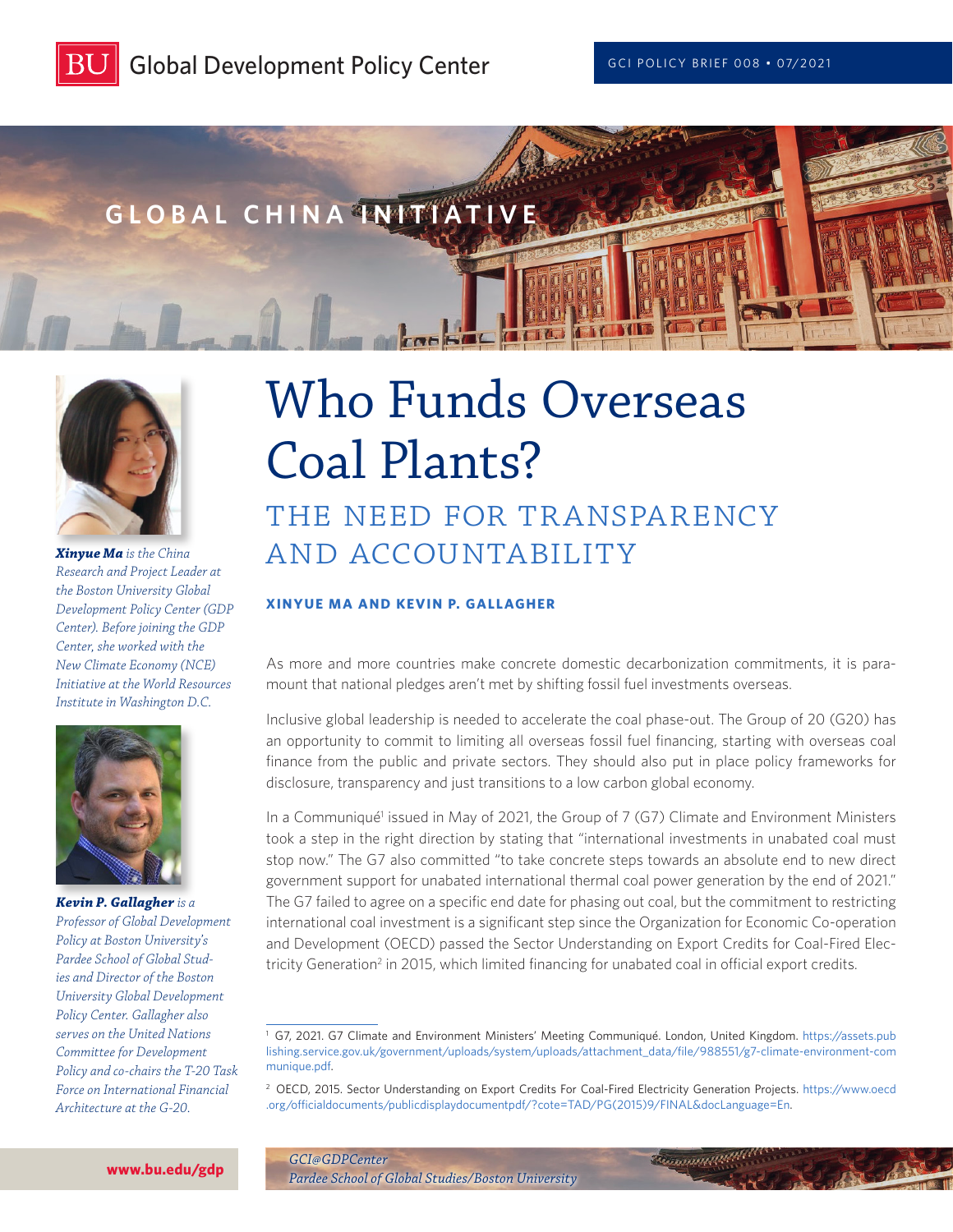Despite the lack of consensus on a coal exit date, the G7 used their new commitment to put pressure<sup>3</sup> on China to also stop financing coal. While China is the last remaining public financier of overseas coal plants for sure, Chinese financing is involved in just 13 percent of the coal power capacity outside China that is operational or under development between 2013 and mid-2019 (17 percent of those in operation and 11 percent of those under construction or planning). According to independent research, the private sector from the G7 and other advanced economies make up the majority of overseas coal finance in the world economy.4 Rather than pointing fingers, the G7 should work within the G20, which includes China, and other forums to reign in public and private financing for coal, together.

The misconception about where the majority of new funding for overseas coal plants is coming from is partly due to a lack of transparent, reliable, systematic and comprehensive data on cross-border financial flows, and for coal fired power plants, in particular.

This policy brief aims to correct this knowledge gap and compares China's overseas coal finance relative to its public and commercial counterparts globally.

Three key takeaways are:

- **China is the largest** *public* **financier of overseas coal plants:** The Export-Import Bank of China and the China Development Bank accounted for US\$15.6 billion, or 50 percent of global *public* finance<sup>5</sup> commitments in overseas coal fired power plants that reached financial closure between 2013 and 2018, or 40 percent by generation capacity.
- **But 87 percent of** *total* **(public and private) finance for overseas coal plants is funded by entities outside China:** Altogether, Chinese *public and commercial entities* (which include policy banks, state and privately-owned commercial banks and firms) financed 32 GW of overseas capacity, accounting for just 13 percent of the coal power capacity outside China that is operational or under development between 2013 and mid-2019 (17 percent of the total *overall* newly added coal fired power generation capacity outside China during the period, and roughly 11 percent of the power generation capacity under construction or planning outside China).6
- **Clear and official estimates of non-Chinese international coal funding by the sources of finance are currently lacking:** According to independent research, Japanese and Western institutional investors and commercial banks are major financiers of international coal power abroad.7 While many of these commercial institutions have recently made ambitious climate commitments, better data disclosure on climate-related finance is needed for accountability and policy coordination.

<sup>3</sup> Hook, Leslie, and Camilla Hodgson. 2021. "G7 Agrees to Stop Overseas Funding of Coal to Limit Global Warming." *Financial Times*, May 21, 2021. [https://www.ft.com/content/c9e68bec-cb73-4804-9a49-c3497645cf5a.](https://www.ft.com/content/c9e68bec-cb73-4804-9a49-c3497645cf5a)

<sup>4</sup> Urgewald, 2021. Groundbreaking Research Reveals the Financiers of the Coal Industry. [https://coalexit.org/sites/default/](https://coalexit.org/sites/default/files/download_public/Financing%20GCEL%202020_Press%20Release_urgewald.pdf) [files/download\\_public/Financing%20GCEL%202020\\_Press%20Release\\_urgewald.pdf.](https://coalexit.org/sites/default/files/download_public/Financing%20GCEL%202020_Press%20Release_urgewald.pdf)

<sup>&</sup>lt;sup>5</sup> Refers to lending by national development banks and export credit agencies. Not including state-owned commercial banks, state-owned company investments, or insurance, which are considered commercial in nature though they are state-owned.

<sup>6</sup> Some figures cited in public policy discourse have put China at a higher share of *overall* overseas coal plant finance. E.g. [https://qz.com/1760615/china-quits-coal-at-home-but-promotes-the-fossil-fuel-in-developing-countries/.](https://qz.com/1760615/china-quits-coal-at-home-but-promotes-the-fossil-fuel-in-developing-countries/) Those estimates (which some put as high as 70 percent) can only be approached if one adds Chinese public and state-owned commercial bank finance together in the numerator, with a denominator of cross-border public finance globally, not all coal power finance globally. In other words, Chinese public and commercially oriented state-owned banks in the numerator and all publicly financed coal plants in the denominator.

<sup>7</sup> Urgewald, 2021. Groundbreaking Research Reveals the Financiers of the Coal Industry. [https://coalexit.org/sites/default/](https://coalexit.org/sites/default/files/download_public/Financing%20GCEL%202020_Press%20Release_urgewald.pdf) [files/download\\_public/Financing%20GCEL%202020\\_Press%20Release\\_urgewald.pdf.](https://coalexit.org/sites/default/files/download_public/Financing%20GCEL%202020_Press%20Release_urgewald.pdf)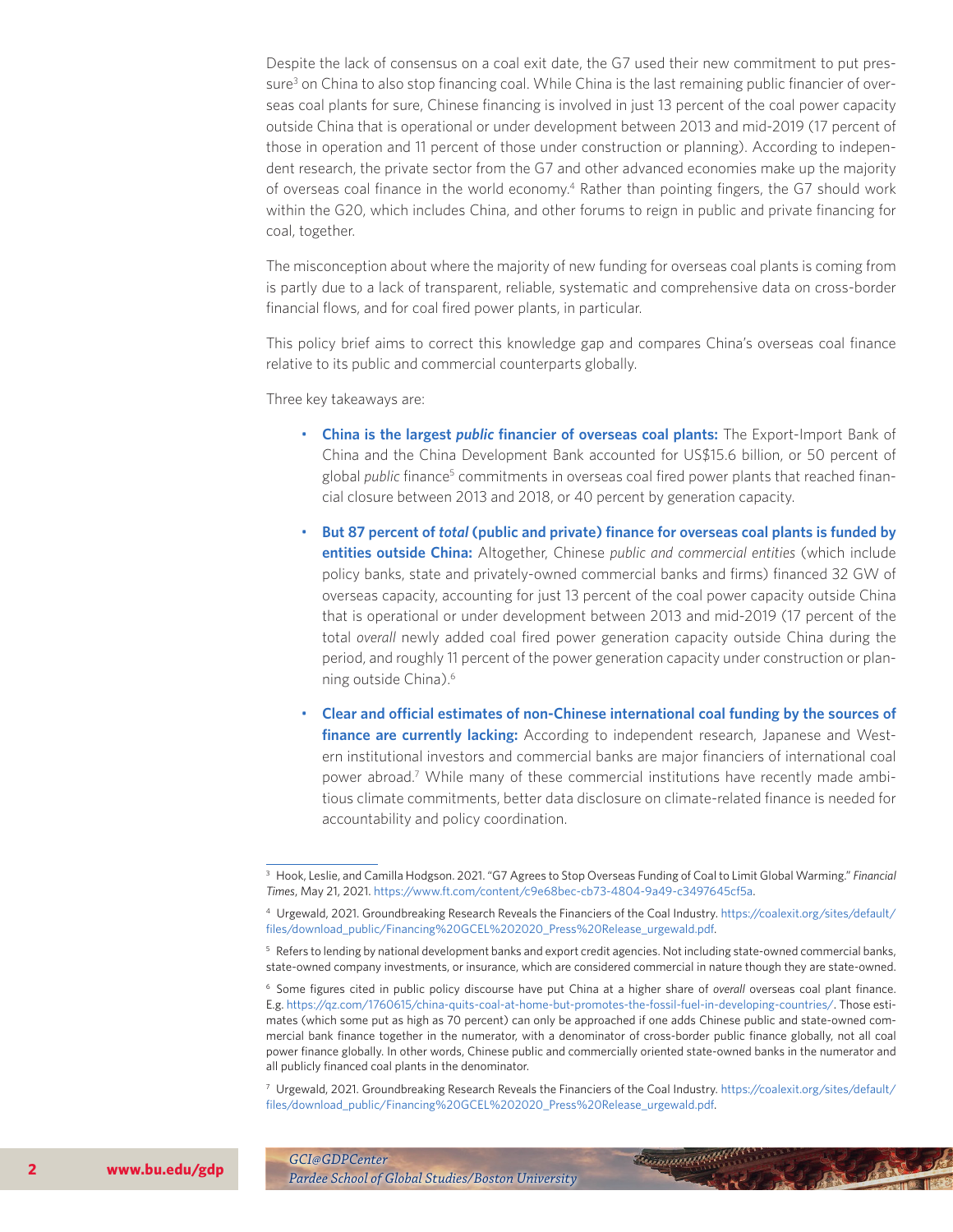In addition to agreeing to phase out public and private overseas coal financing, the G20 should work to formalize global disclosure and transparency so the global community can properly track, monitor and hold public and private actors accountable to new commitments. They should also work to advance policy frameworks that ensure no worker, entrepreneur or community is left behind by coordinated financing phase outs of coal and subsequent fossil fuels.

## **China's Role in Global Cross-border Public Finance for Coal Power Generation Outside China**

Chinese public financing institutions that are seen as policy banks – the China Development Bank (CDB) and the Export Import Bank of China (CHEXIM) – have been the main Chinese providers of overseas coal finance.<sup>8</sup> Relative to the world's major public financiers,<sup>9</sup> CDB and CHEXIM are also among the largest coal power finance providers globally. According to the [Global Coal Public Finance](https://globalenergymonitor.org/projects/global-coal-plant-tracker/tracker/) [Tracker](https://globalenergymonitor.org/projects/global-coal-plant-tracker/tracker/) (GCPFT) published by the [Global Energy Monitor,](https://globalenergymonitor.org/) CDB and CHEXIM provided US\$15.6 billion, or 50 percent of the world's cross-border public coal finance that reached financial closure between 2013 and 2018 (when latest data is available), followed by Japan (30 percent) and South Korea (11 percent), as shown in Figure 1 below.10



### **Figure 1: Cross-border Coal Power Public Finance by Source Country, Financial Close between 2013-2018**

**Source**: [Global Energy Monitor](https://globalenergymonitor.org/), [Global Coal Public Finance Tracker](https://globalenergymonitor.org/projects/global-coal-plant-tracker/tracker/) (GCPFT).

9 Refers to national development banks and export credit agencies. Not including state-owned commercial banks, stateowned company investments, or insurance firms. These are considered commercial in nature though they are state-owned.

<sup>10</sup> The China numbers are different from what's recorded in Boston University Global Development Policy Center's China's Global Energy Finance (CGEF) Database, because the years recorded in CGEF Database refer to the year the financing contract is signed, while GCPFT records it by the year of financial closure. For comparison purposes with other countries, we use the GCPFT data here, instead of the CGEF Database.

<sup>8</sup> Boston University Global Development Policy Center, 2020. Understanding China's Global Power. [https://www.bu.edu/](https://www.bu.edu/gdp/2020/10/19/chinas-global-power-database-policy-brief/) [gdp/2020/10/19/chinas-global-power-database-policy-brief/.](https://www.bu.edu/gdp/2020/10/19/chinas-global-power-database-policy-brief/)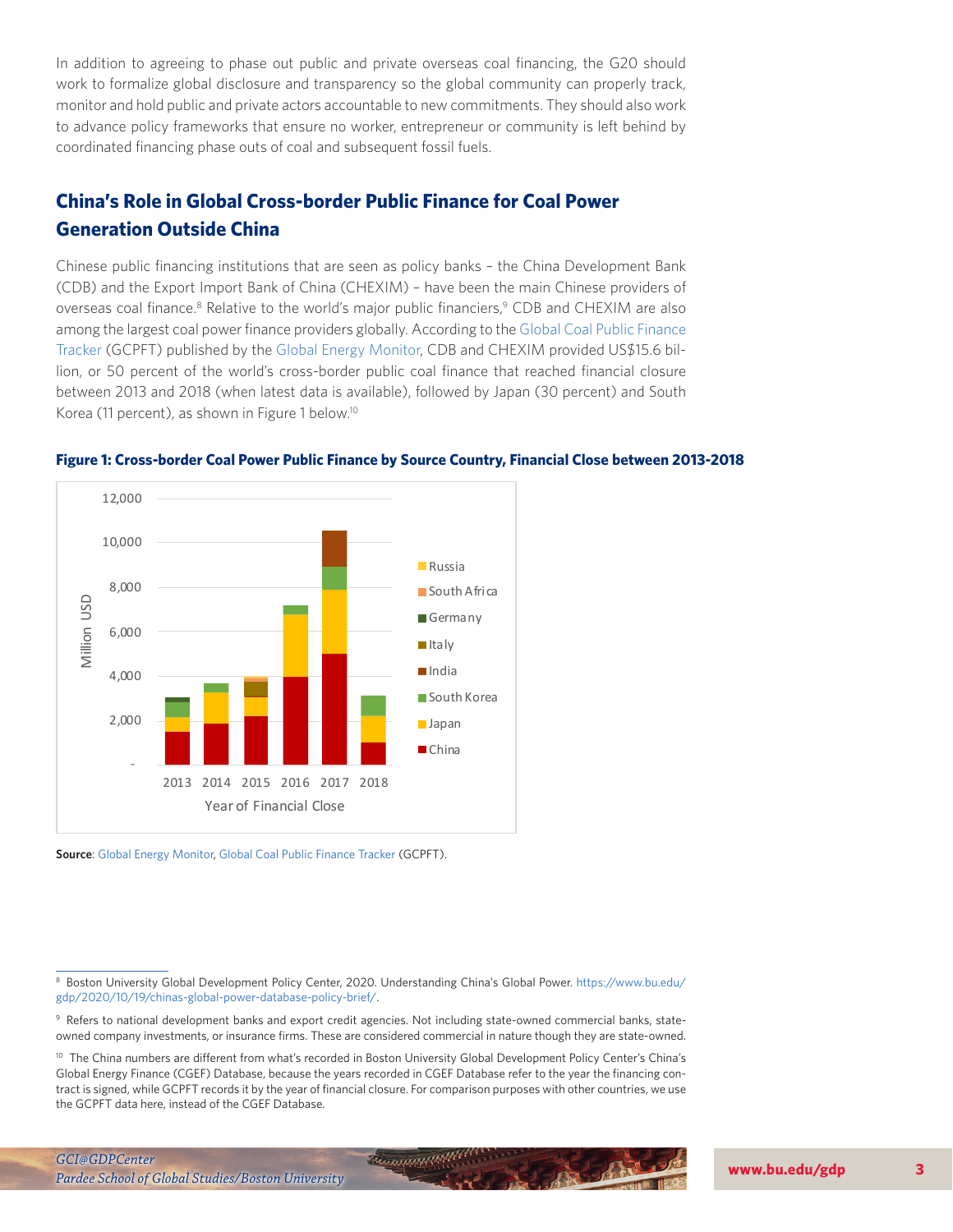Public finance institutions of several Western countries, including the US, have withdrawn from all coal power projects that had been under consideration during this period.

In terms of generation capacity, Chinese public finance supported 16 GW, or 40 percent of the coal fired power generation capacity that reached financial closure between 2013 and 2018. Among them, about 3.5 GW is in operation, accounting for about 27 percent of all the operating coal power capacity supported by cross-border public finance; 12.5 GW is still under construction or planning, amounting to 47 percent of all coal power generation capacity under construction or planning that is supported by cross-border public finance, as shown in Table 1 below.

| <b>Source Country</b>                    | China  | Japan  | <b>South</b><br><b>Korea</b> | India                    | <b>Italy</b> | <b>Germany</b> | <b>South</b><br><b>Africa</b> | <b>Russia</b> | Grand<br><b>Total</b> |
|------------------------------------------|--------|--------|------------------------------|--------------------------|--------------|----------------|-------------------------------|---------------|-----------------------|
| Operating                                | 3,462  | 6,185  | 1.993                        | $\overline{\phantom{a}}$ | 770          |                | 300                           | 125           | 12,835                |
| <b>Under Construction</b><br>or planning | 12,491 | 9.194  | 3,008                        | 1,320                    |              | 660            |                               |               | 26,673                |
| <b>Grand Total</b>                       | 15,953 | 15,379 | 5,001                        | 1,320                    | 770          | 660            | 300                           | 125           | 39,508                |

## **Table 1: Coal Power Generation Capacity with Cross-border Public Finance, Financial Closure between 2013-2018 (MW)**

**Source**: [Global Energy Monitor](https://globalenergymonitor.org/), [Global Coal Public Finance Tracker](https://globalenergymonitor.org/projects/global-coal-plant-tracker/tracker/) (GCPFT).

If one adds the policy banks with state-owned commercial banks, China's share of global publicly financed coal plants gets even larger. There are some figures in the public policy discourse that have put China at a higher share of the world's overseas coal power finance. Those estimates (some as high as 70 percent) can only be approached if one adds Chinese public and commercial bank finance and state-owned enterprise investment together as a numerator, with a denominator of cross-border public finance globally, not all coal power finance globally. Even then, the total is only 62 percent.<sup>11</sup>

## **Chinese Capital (Public and Commercial) in Coal Power Generation Outside China**

Available data<sup>12</sup> show that taking together public and commercial capital, between 2013 and mid 2019 (latest data available), newly added coal power generation capacity outside China reached 325 GW. The share of this total that is financed by various degrees of Chinese public and/or commercial entities including policy banks, commercial banks and equity investment adds up to 17 percent of all newly added coal fired power generation outside China during the period, or about 32 GW, as shown in Figure 2. For projects that are under construction or under planning, Chinese capital is participating in 37 GW, or 11 percent of all such coal power generation capacity outside China (see the bars on the far-right in Figure 2).

Recommendable



<sup>&</sup>lt;sup>11</sup> Author's calculation according to the Global Coal Public Finance Tracker (GCPFT) published by the Global Energy Monitor.

<sup>&</sup>lt;sup>12</sup> According to the [China's Global Power Database](https://www.bu.edu/cgp/) (CGP Database) published by Boston University Global Development [Policy Center](https://www.bu.edu/gdp/) and the [Global Coal Public Finance Tracker](https://globalenergymonitor.org/projects/global-coal-plant-tracker/tracker/) (GCPFT) published by the [Global Energy Monitor](https://globalenergymonitor.org/). This includes overseas coal power generation with the participation of public and commercial loans and foreign direct investment from Chinese entities. The percentage of Chinese capital's participation varies from project to project.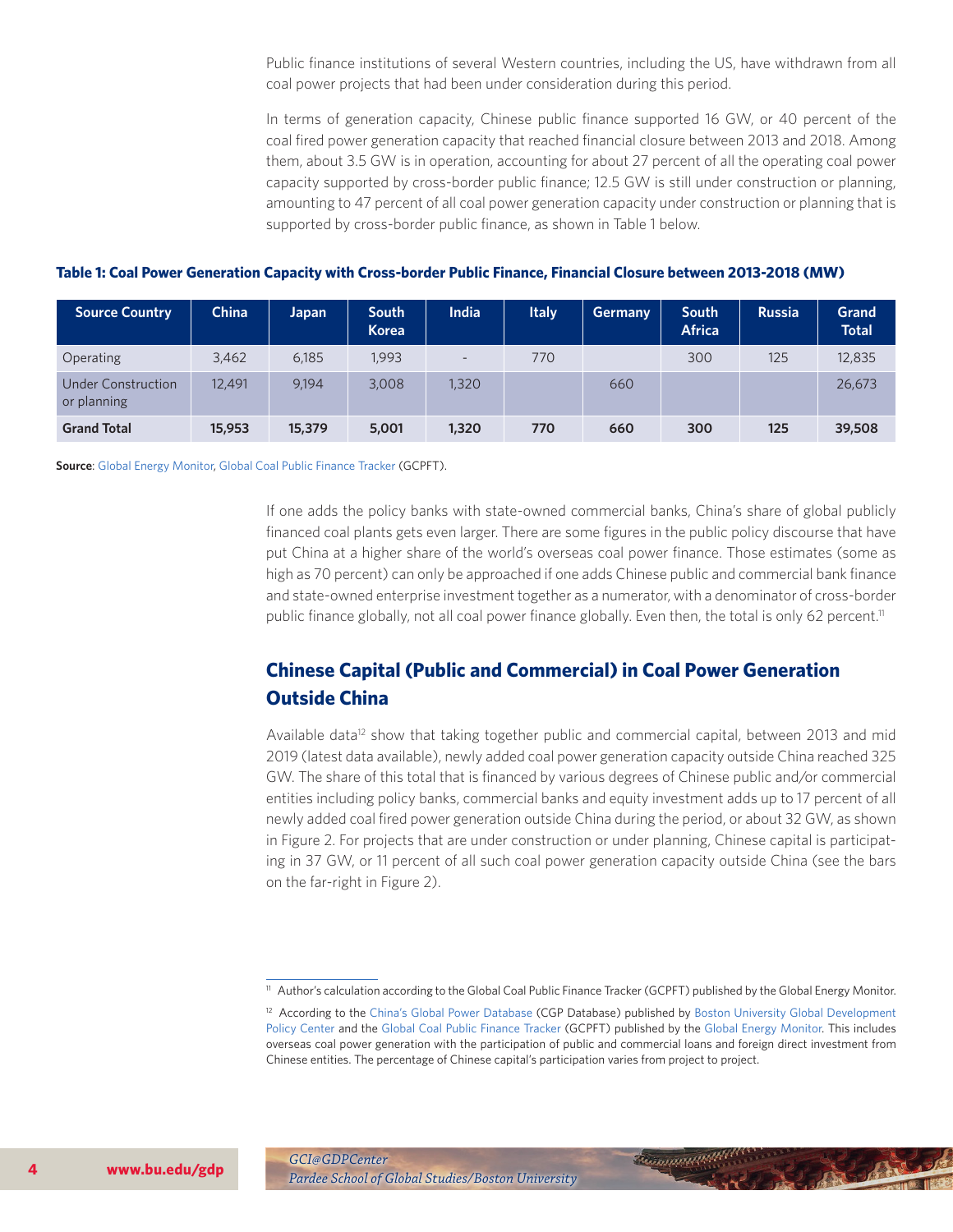

## **Figure 2: Newly Added Coal Power Generation Capacity Outside China: All vs. With Chinese Capital Participation, 2013-2018**

As the dollar amount information of all transactions is not complete, we are not able to measure the share of Chinese capital in the total coal power funding outside China during this period. However, its share by dollar amount would most definitely be lower than what is measured above by generation capacity with Chinese capital participation. This is because the full capacity of a coal plant is counted as long as a Chinese entity provided loans or investment, regardless of the size of Chinese investment in the project, which is usually less than 100 percent in most cases.

## **Who is Financing the Rest of the Coal Plants?**

In the commercial sector,<sup>13</sup> the weight of Chinese capital-funded coal power generation outside China is roughly 6 percent of the total, with some fluctuations over the years. Estimated by subtracting the power generation capacity with public finance participation from all the newly added coal power



**Source**: [Global Energy Monitor,](https://globalenergymonitor.org/) 2020. [Global Coal Public Finance Tracker](https://globalenergymonitor.org/projects/global-coal-plant-tracker/tracker/) (GCPFT); [Boston University Global Development Policy Center](https://www.bu.edu/gdp/), 2020. [China's Global Power](https://www.bu.edu/cgp/)  [Database](https://www.bu.edu/cgp/) (CGP Database). S&P Platts, 2019. World Electric Power Plant Database.

**Note**: The "Under Construction or Planning" bars shown in the graph are not to scale: world total (blue bar) of those "Under Construction or Planning" is cut off by graph.

<sup>&</sup>lt;sup>13</sup> Includes state-owned commercial banks, funds, and commercial companies' foreign direct investment. Does not include insurance.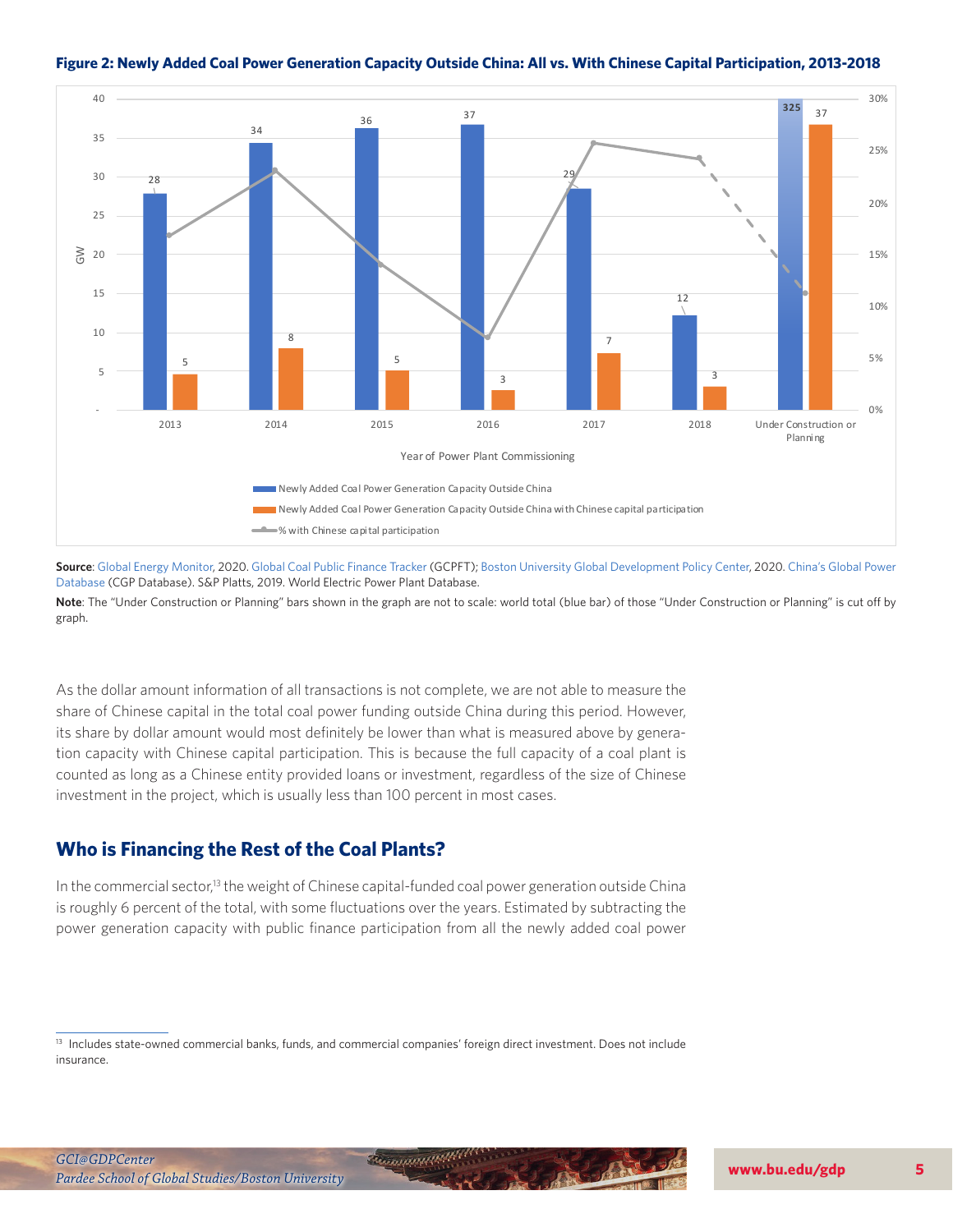plants outside China,<sup>14</sup> Figure 3 below provides an estimate of commercial funding in the coal power generation sector outside China between 2013 and 2018.





**Source**: [Global Energy Monitor,](https://globalenergymonitor.org/) 2020. [Global Coal Public Finance Tracker](https://globalenergymonitor.org/projects/global-coal-plant-tracker/tracker/) (GCPFT); [Boston University Global Development Policy Center](https://www.bu.edu/gdp/), 2020. [China's Global Power](https://www.bu.edu/cgp/)  [Database](https://www.bu.edu/cgp/) (CGP Database).

**Note**: the "Under Construction or Planning" bars shown in the graph are not to scale: world total of those "Under Construction or Planning" (blue bar) is cut off by graph.

> The above calculations show that, unlike other estimates that have been cited, China was not the financier of the lion's share of all newly added coal power capacity outside the country. However, clear and official estimates of the non-Chinese international coal funding by sources of finance are currently lacking.

Recommendable



<sup>&</sup>lt;sup>14</sup> (Also in Figure 3), the China share (orange bar) uses all newly added coal power outside China with Chinese non-public finance recorded in GCPFT and CGP Database between 2013 and 2018; the world total (blue bar) is estimated by subtracting the power generation capacity with public finance participation recorded in the GCPFT (integrating the China data from CGP) from all the newly added coal power plants outside China. Due to the scope of the GCPFT, the subtracted non-China public finance will only include projects that reached both financial close and commissioning between 2013-2018. There will likely also be non-Chinese public finance projects that were commissioned during this time but had reached financial close before 2013 (which is calculated in the China share) that is not available in the databases and not calculated. Therefore, actual amount of the world total (blue bar) is most likely smaller, and the China share in these five years would likely be more than 6 percent.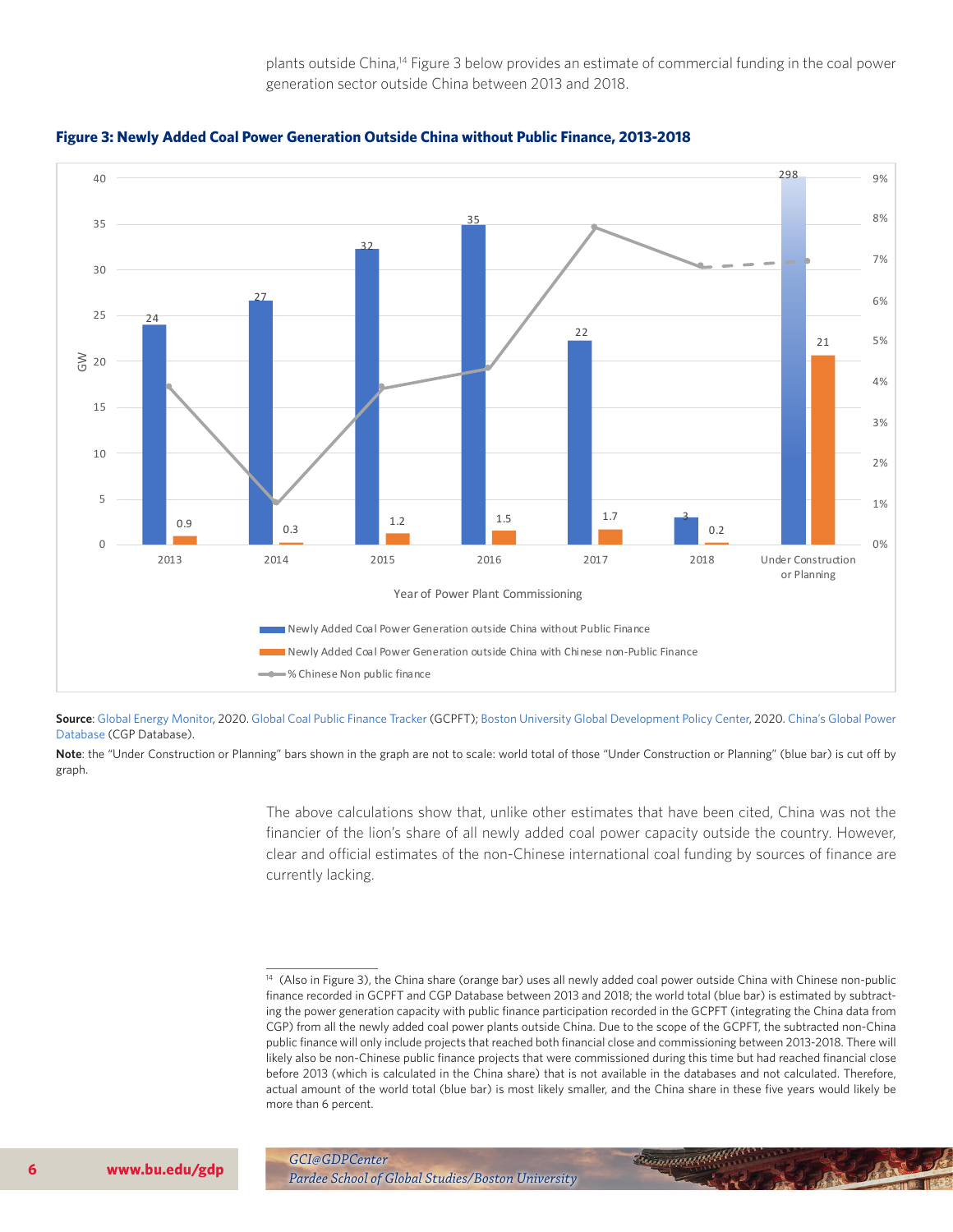According to more recent data collected and published by a group of non-government organizations (NGOs), Japanese and Western institutional investors and commercial banks are major financiers of the *coal industry worldwide*. 15 The research found that as of January 2021, with shares and bonds in value of US\$602 billion, US investors collectively account for 58 percent of institutional investments in the global coal industry, led by mutual fund company Vanguard (US\$86 billion) and asset management firm BlackRock (US\$84 billion), as shown in Table 2 below.

## **Table 2: Top Ten Investors (2021 January or most recent filing date)**

|                 | <b>Investor</b>                                 | <b>Country</b>       | <b>Bonds (USD million)</b> | <b>Shares (USD million)</b> | <b>Total (USD million)</b> |
|-----------------|-------------------------------------------------|----------------------|----------------------------|-----------------------------|----------------------------|
|                 | Vanguard                                        | United States        | 11,840                     | 74,012                      | 85,852                     |
| $\overline{2}$  | <b>BlackRock</b>                                | <b>United States</b> | 4,692                      | 79,663                      | 84,355                     |
| $\mathcal{E}$   | Capital Group                                   | United States        | 2,021                      | 36,330                      | 38,351                     |
| $\overline{4}$  | <b>State Street</b>                             | <b>United States</b> | 1,366                      | 31,138                      | 32,505                     |
| 5 <sup>5</sup>  | Government Pension<br>Investment Fund (GPIF)    | Japan                | 3,003                      | 26,080                      | 29,083                     |
| 6               | T. Rowe Price                                   | <b>United States</b> | 1,099                      | 14,337                      | 15,436                     |
| $\overline{7}$  | <b>Fidelity Investments</b>                     | <b>United States</b> | 3,679                      | 11,179                      | 14,857                     |
| 8               | <b>Government Pension</b><br><b>Fund Global</b> | Norway               | 2,308                      | 12,264                      | 14,572                     |
| 9               | <b>JPMorgan Chase</b>                           | <b>United States</b> | 2,351                      | 11,881                      | 14,232                     |
| 10 <sup>°</sup> | <b>TIAA</b>                                     | <b>United States</b> | 6,877                      | 6,952                       | 13,829                     |

**Source**: Urgewald, 2021. Groundbreaking Research Reveals the Financiers of the Coal Industry.

Investors from Japan and the UK respectively account for the second and third highest share of institutional investments in the coal industry, as seen in Figure 4 below.

### **Figure 4: Country Break-down of Institutional Investment in the Coal Industry, as of January 2021 or most recent filing date**

| 58 %                                                                                                                                                                     |  |        |  |       |  |  |
|--------------------------------------------------------------------------------------------------------------------------------------------------------------------------|--|--------|--|-------|--|--|
| United Kingdom Canada India Switzerland Germany China South Korea<br>United States<br>$\blacksquare$ Japan<br><b>Taiwan</b><br>Netherlands Norway Trance Australia Chile |  | Brazil |  | Other |  |  |

**Source**: Urgewald, 2021. Groundbreaking Research Reveals the Financiers of the Coal Industry.

The Urgewald study also found that between October 1, 2018 and October 31, 2020, commercial banks from Japan (US\$76 billion, 23.5 percent), the US (US\$68 billion, 21 percent) and the UK (US\$22 billion, 7 percent) were the top lenders to the coal industry. Taken together, commercial banks from these three countries accounted for 52 percent of the total lending to the world's coal companies. The top three lenders are the Japanese banks Mizuho (US\$22 billion), Sumitomo Mitsui Banking Corporation (US\$21 billion) and Mitsubishi UFJ Financial Group (US\$18 billion). The fourth

<sup>15</sup> Urgewald, 2021. Groundbreaking Research Reveals the Financiers of the Coal Industry. [https://coalexit.org/sites/default/](https://coalexit.org/sites/default/files/download_public/Financing%20GCEL%202020_Press%20Release_urgewald.pdf) [files/download\\_public/Financing%20GCEL%202020\\_Press%20Release\\_urgewald.pdf](https://coalexit.org/sites/default/files/download_public/Financing%20GCEL%202020_Press%20Release_urgewald.pdf)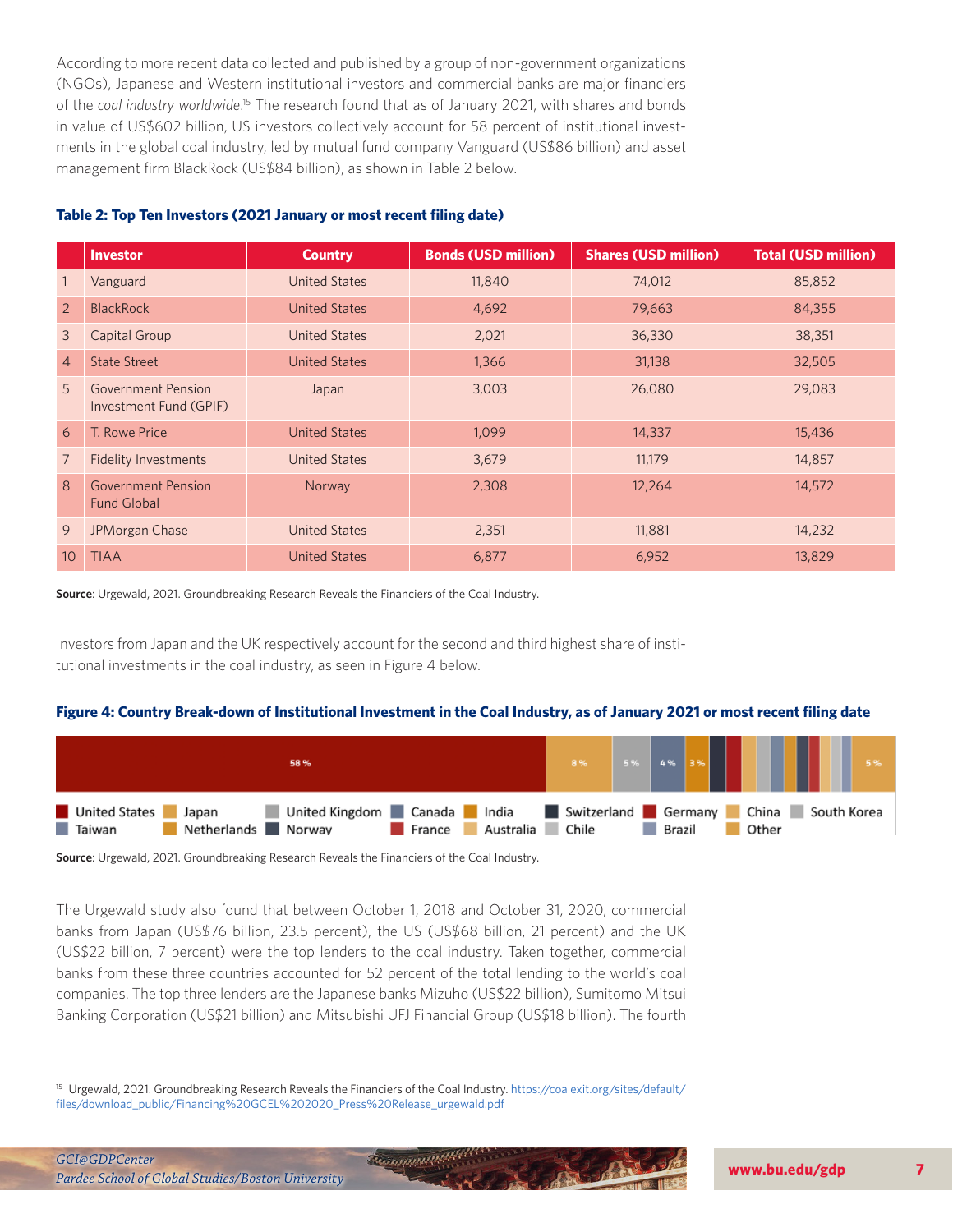and fifth largest lenders to the coal industry are Citigroup (US\$13.5 billion) and Barclays (US\$13.4 billion), as shown in Table 3 below.

|                | <b>Bank</b>              | <b>Country</b>       | <b>Loans (USD million)</b> |
|----------------|--------------------------|----------------------|----------------------------|
| 1              | Mizuho Financial         | Japan                | 22,244                     |
| 2              | <b>SMBC Group</b>        | Japan                | 21,222                     |
| 3              | Mitsubishi UFJ Financial | Japan                | 17,929                     |
| $\overline{4}$ | Citigroup                | <b>United States</b> | 13,508                     |
| 5              | Barclays                 | United Kingdom       | 13,396                     |
| 6              | <b>Bank of China</b>     | China                | 8,767                      |
| 7              | <b>Bank of America</b>   | United States        | 8,471                      |
| 8              | JPMorgan Chase           | <b>United States</b> | 7,761                      |
| 9              | <b>BNP Paribas</b>       | France               | 7,421                      |
| 10             | <b>Wells Fargo</b>       | <b>United States</b> | 6,266                      |

## **Table 3: Top Ten Lenders to the Coal Industry, Oct 2018-Oct 2020**

**Source**: Urgewald, 2021. Groundbreaking Research Reveals the Financiers of the Coal Industry.

Combining this data with the Global Coal Exit List,<sup>16</sup> which records country locations of each company's coal power installation and expansion plans, as well as research on the international commercial banks and institutional investors' investment in Chinese coal companies, it appears that these commercial institutions are the main players in general cross-border coal power finance, and outside China, as well.

However, the existing data do not give us a clear handle on the exact sizes of the coal power finance by source, destination and their corresponding power generation capacity, that could be comparable to the public finance and Chinese finance mentioned above. Even though, over the past year, many of these commercial institutions have made ambitious climate commitments, better data disclosure on climate-related finance is needed for accountability and policy coordination.

## **Policy Recommendations**

Confusion over the underlying facts can lead to poor policy design, conflict and contention. Given that coal finance is an important priority for global decarbonization, it is paramount that data on coal finance be disclosed and available to the public in a transparent manner. It is equally paramount that private sector finance for coal be addressed, especially in the advanced economies. With an agreed set of data and leadership in phasing out private sector finance, Western countries would have more authority to negotiate with China and other financiers of coal in good faith and legitimacy.

There are some indications that trends are moving in the right direction, but they are not compulsory or ambitious enough. The private sector has recently made significant bottom-up commitments to climate ambitions. Since 2020, the top [Japanese banks](https://www.gtreview.com/news/sustainability/japans-plan-to-curb-coal-plant-lending-has-major-loopholes/) have made statements to put more conditions on lending to coal projects; many top US banking heavyweights have announced [2050 net-zero](https://rmi.org/financing-1-5c-contextualizing-wall-streets-latest-climate-commitments/) [targets](https://rmi.org/financing-1-5c-contextualizing-wall-streets-latest-climate-commitments/) for their financing activities. Ahead of the Leaders' Summit on Climate in April 2021, some

Recommended !!!

<sup>&</sup>lt;sup>16</sup> Urgewald. 2021. Global Coal Exit List and Finance Data. https://coalexit.org/finance-data.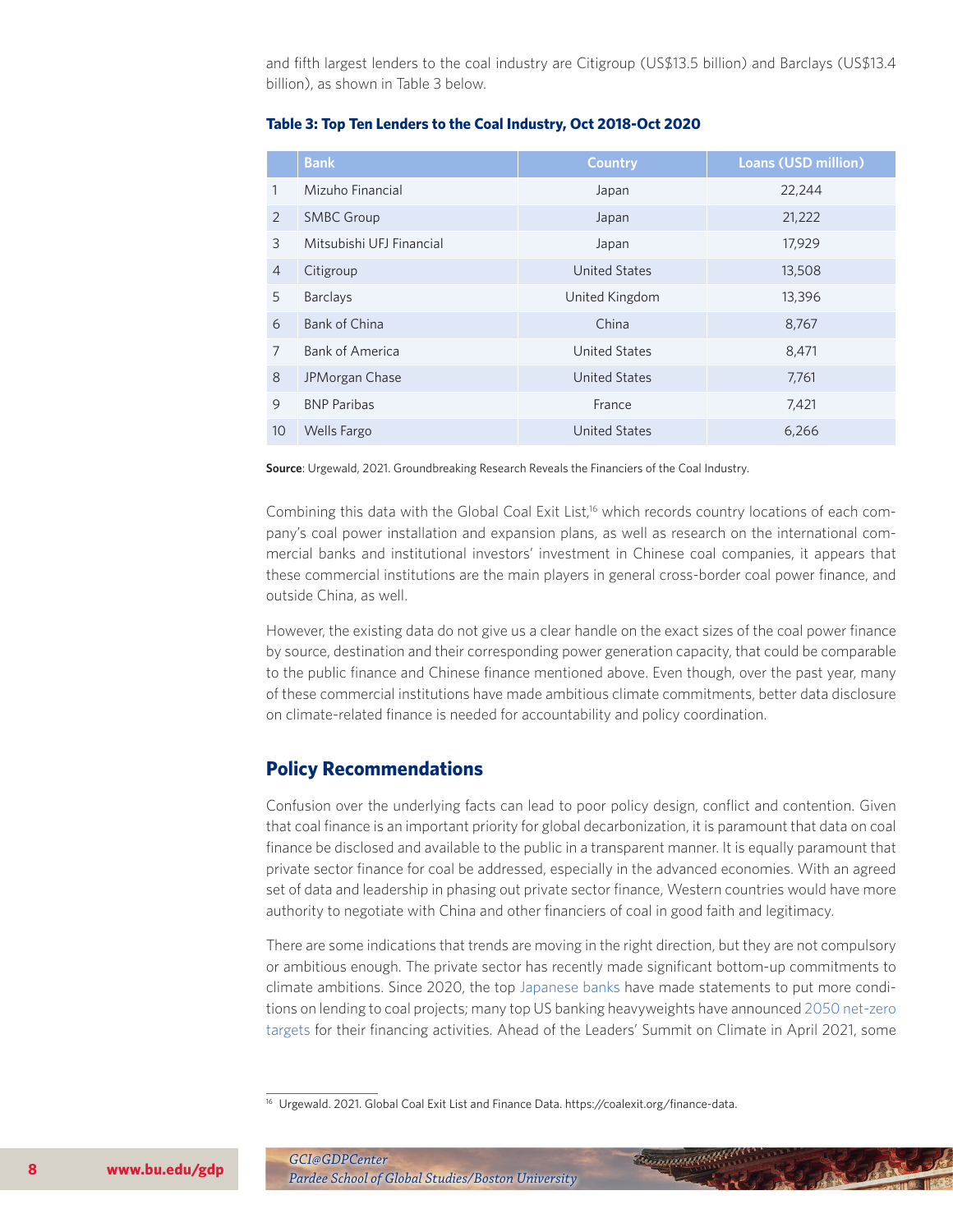of the top investors of coal joined the ["Net Zero Asset Managers"](https://www.netzeroassetmanagers.org/the-net-zero-asset-managers-initiative-grows-to-87-investors-managing-37-trillion-with-the-worlds-three-largest-asset-managers-now-committing-to-net-zero-goal) initiative, promising to work with clients to reach net zero emissions by 2050 or sooner and set 2030 emissions reduction targets.

In China, over 30 [central state-owned enterprises](http://www.sfccn.com/2021/4-17/0OMDE0MDVfMTYzODI0OA.html) have announced climate-related targets and action plans; the [State-owned Assets Supervision and Administration Commission](http://www.sfccn.com/2021/4-17/0OMDE0MDVfMTYzODI0OA.html) is said to be drafting implementation guidance for these enterprises. The country also recently restricted the ability of "clean coal projects" to be included in Green Bond classifications. What is more, the Industrial and Commercial Bank of China (ICBC) recently announced it will put forth roadmaps and timetables to withdraw from coal financing as well.<sup>17</sup>

For the US, President Joe Biden's recent Executive Order on Climate-Related Financial Risk is a step in the right direction. The US investment and banking community will have to begin disclosing their exposure to stranded assets, such as coal plants, which is a first step toward restricting US commercial investment in the sector.18 Financial regulatory agencies across the [EU,](https://www.bloomberg.com/news/articles/2021-04-21/eu-wants-tougher-climate-disclosure-rules-as-firms-lag-behind) [Japan](https://asia.nikkei.com/Spotlight/Environment/Climate-Change/Japan-finance-watchdog-to-oversee-banks-climate-change-policies) and [China](http://www.xinhuanet.com/money/20210610/5aff3cd410564e9c9f815c456a335157/c.html) are also starting to plan for climate change policies, such as climate disclosure rules, green finance incentives and climate risks reporting. These parallel steps can be built upon toward more concrete limitations of overseas coal finance in the world economy.

Nevertheless, these actions have a [long way to go.](https://www.reuters.com/business/sustainable-business/eu-watchdog-signals-long-journey-banks-become-green-2021-05-21/) To accelerate these efforts to their proper level of ambition, the G20 should make parallel commitments to regulating their overseas commercial and public investment in coal. Without a clear and official understanding of the underlying facts however, empty pledges and finger pointing will prevail. Therefore, the G20 should also put in place official tracking systems of transparency that ensure proper disclosure and understanding of cross border fossil fuel financial flows. Finally, a core tenet of all such action should be financing and policy frameworks to ensure that no one is left behind when financing is shifted. Behind every stranded fossil fuel asset is a stranded worker, community, entrepreneur and fiscal balance sheet. Frameworks needs to be in place to ensure that not only finance shifts toward cleaner alternatives, but people do, too.

<sup>17</sup> State Council, 2021. 《绿色债券支持项目目录(2021年版)》. [http://www.gov.cn/zhengce/zhengceku/2021-04/22/](http://www.gov.cn/zhengce/zhengceku/2021-04/22/content_5601284.htm) [content\\_5601284.htm](http://www.gov.cn/zhengce/zhengceku/2021-04/22/content_5601284.htm).

<sup>18</sup> White House (2021), Executive Order on Climate-Related Financial Risk, United States,[https://www.whitehouse.gov/](https://www.whitehouse.gov/briefing-room/presidential-actions/2021/05/20/executive-order-on-climate-related-financial-risk/) [briefing-room/presidential-actions/2021/05/20/executive-order-on-climate-related-financial-risk/](https://www.whitehouse.gov/briefing-room/presidential-actions/2021/05/20/executive-order-on-climate-related-financial-risk/).